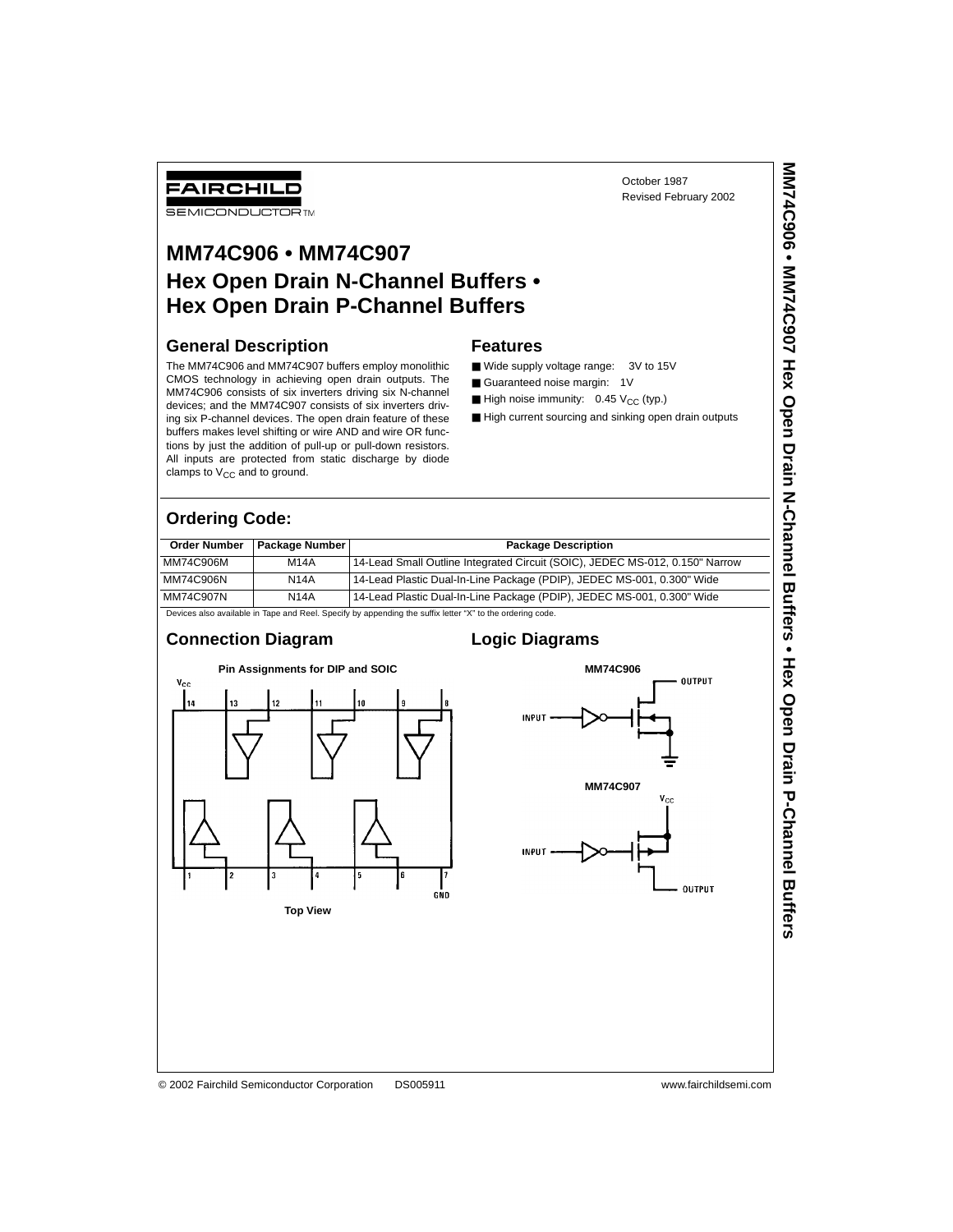|  |  | <b>Absolute Maximum Ratings(Note 1)</b> |
|--|--|-----------------------------------------|
|--|--|-----------------------------------------|

| Voltage at Any Input Pin    | $-0.3V$ to $V_{CC}$ +0.3V           |
|-----------------------------|-------------------------------------|
| Voltage at Any Output Pin   |                                     |
| Operating Temperature Range |                                     |
| MM74C906/MM74C907           | $-40^{\circ}$ C to $+85^{\circ}$ C  |
| Storage Temperature Range   | $-65^{\circ}$ C to $+150^{\circ}$ C |
| <b>Power Dissipation</b>    |                                     |
| Dual-In-Line                | 700 mW                              |
| <b>Small Outline</b>        | 500 mW                              |

| Operating V <sub>CC</sub> Range | 3V to 15V       |
|---------------------------------|-----------------|
| Absolute Maximum $V_{CC}$       | 18V             |
| Lead Temperature $(T_1)$        |                 |
| (Soldering, 10 seconds)         | $260^{\circ}$ C |

**Note 1:** "Absolute Maximum Ratings" are those values beyond which the safety of the device cannot be guaranteed. Except for "Operating Temperature Range" they are not meant to imply that the devices should be operated at

## **DC Electrical Characteristics**

|                                          |                                                                    |                                                                                                                                                |          |                | <b>Units</b> |
|------------------------------------------|--------------------------------------------------------------------|------------------------------------------------------------------------------------------------------------------------------------------------|----------|----------------|--------------|
|                                          |                                                                    |                                                                                                                                                |          |                |              |
| Logical "1" Input Voltage                |                                                                    | 3.5                                                                                                                                            |          |                | $\vee$       |
|                                          | $V_{C}$ = 10V                                                      | 8.0                                                                                                                                            |          |                | $\vee$       |
| Logical "0" Input Voltage<br>$V_{IN(0)}$ | $V_{C} = 5V$                                                       |                                                                                                                                                |          | 1.5            | $\vee$       |
|                                          | $V_{CC} = 10V$                                                     |                                                                                                                                                |          | $\overline{2}$ | $\vee$       |
| Logical "1" Input Current                | $V_{\text{CC}} = 15V$ , $V_{\text{IN}} = 15V$                      |                                                                                                                                                | 0.005    | $\mathbf{1}$   | μA           |
| Logical "0" Input Current                | $V_{C} = 15V, V_{IN} = 0V$                                         | $-1.0$                                                                                                                                         | $-0.005$ |                | μA           |
| Supply Current                           | $V_{\text{CC}} = 15V$ , Output Open                                |                                                                                                                                                | 0.05     | 15             | μA           |
| Output Leakage                           |                                                                    |                                                                                                                                                |          |                |              |
| MM74C906                                 | $V_{CC} = 4.75V$ , $V_{IN} = V_{CC} - 1.5V$                        |                                                                                                                                                | 0.005    | 5              | μA           |
|                                          | $V_{\text{CC}} = 4.75V$ , $V_{\text{OUT}} = 18V$                   |                                                                                                                                                |          |                |              |
| MM74C907                                 | $V_{\text{CC}} = 4.75V$ , $V_{\text{IN}} = 1V + 0.1 V_{\text{CC}}$ |                                                                                                                                                | 0.005    | 5              | μA           |
|                                          | $V_{CC} = 4.75V$ , $V_{OIII} = V_{CC} - 18V$                       |                                                                                                                                                |          |                |              |
| <b>CMOS/LPTTL INTERFACE</b>              |                                                                    |                                                                                                                                                |          |                |              |
| Logical "1" Input Voltage                | $V_{CC} = 4.75V$                                                   | $V_{\rm CC}$ – 1.5V                                                                                                                            |          |                | $\vee$       |
| Logical "0" Input Voltage                | $V_{C} = 4.75V$                                                    |                                                                                                                                                |          | 0.8            | $\vee$       |
| <b>OUTPUT DRIVE CURRENT</b>              |                                                                    |                                                                                                                                                |          |                |              |
| MM74C906                                 | $V_{CC} = 4.75V$ , $V_{IN} = 1V + 0.1 V_{CC}$                      |                                                                                                                                                |          |                |              |
|                                          | $V_{\text{CC}} = 4.75V$ , $V_{\text{OUT}} = 0.5V$                  | 2.1                                                                                                                                            | 8.0      |                | mA           |
|                                          | $V_{\text{CC}} = 4.75V$ , $V_{\text{OUT}} = 1.0V$                  | 4.2                                                                                                                                            | 12.0     |                | mA           |
| MM74C907                                 | $V_{CC} = 4.75V$ , $V_{IN} = V_{CC} - 1.5V$                        |                                                                                                                                                |          |                |              |
|                                          | $V_{CC} = 4.75V$ , $V_{OUT} = V_{CC} - 0.5V$                       | $-1.05$                                                                                                                                        | $-1.5$   |                | mA           |
|                                          | $V_{CC} = 4.75V$ , $V_{OUT} = V_{CC} - 1V$                         | $-2.1$                                                                                                                                         | $-3.0$   |                | mA           |
| MM74C906                                 | $V_{C} = 10V$ , $V_{IN} = 2V$                                      |                                                                                                                                                |          |                |              |
|                                          | $V_{\text{CC}} = 10V$ , $V_{\text{OUT}} = 0.5V$                    | 4.2                                                                                                                                            | 20       |                | mA           |
|                                          | $V_{\text{CC}} = 10V$ , $V_{\text{OUT}} = 1V$                      | 8.4                                                                                                                                            | 30       |                | mA           |
| MM74C907                                 | $V_{C} = 10V$ , $V_{IN} = 8V$                                      |                                                                                                                                                |          |                |              |
|                                          |                                                                    | $-2.1$                                                                                                                                         | $-4.0$   |                | mA           |
|                                          | $V_{\text{CC}} = 10V$ , $V_{\text{OUT}} = 9V$                      | $-4.2$                                                                                                                                         | $-8.0$   |                | mA           |
|                                          | Symbol<br>Parameter<br><b>CMOS TO CMOS</b>                         | Min/Max limits apply across temperature range unless otherwise noted<br><b>Conditions</b><br>$V_{CC} = 5V$<br>$V_{C} = 10V$ , $V_{OUT} = 9.5V$ | Min      | Typ            | Max          |

www.fairchildsemi.com 2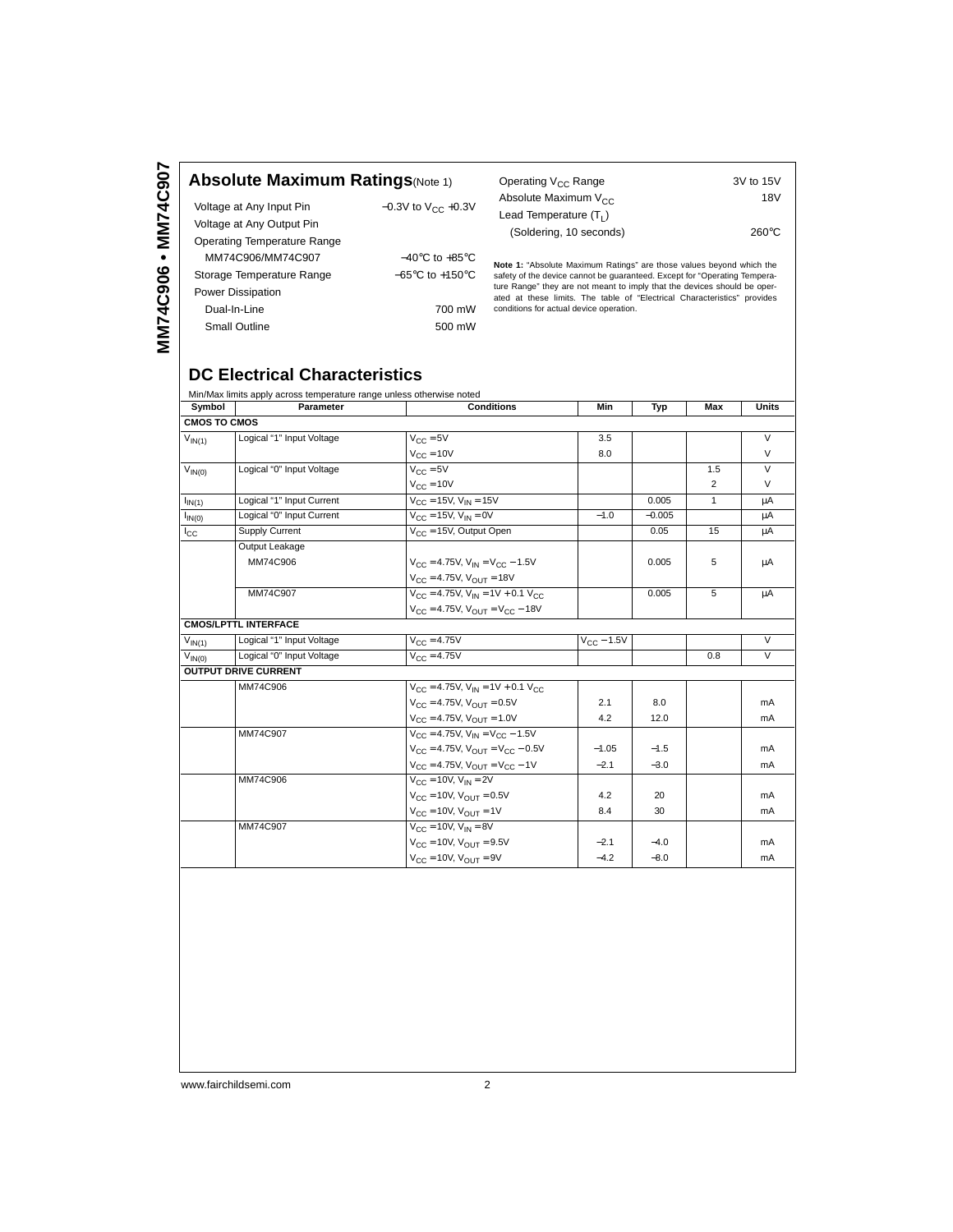| $T_A = 25^{\circ}$ C, C <sub>1</sub> = 50 pF, unless otherwise specified |                            |                           |     |     |                |              |  |
|--------------------------------------------------------------------------|----------------------------|---------------------------|-----|-----|----------------|--------------|--|
| Symbol                                                                   | Parameter                  | <b>Conditions</b>         | Min | Typ | Max            | <b>Units</b> |  |
| $t_{\rm{pd}}$                                                            | Propagation Delay Time     |                           |     |     |                |              |  |
|                                                                          | to a Logical "0"           |                           |     |     |                |              |  |
|                                                                          | MM74C906                   | $V_{CC} = 5.0V$ , R = 10k |     |     | 150            | ns           |  |
|                                                                          |                            | $V_{CC}$ =10V, R = 10k    |     |     | 75             | ns           |  |
|                                                                          | MM74C907                   | $V_{C} = 5.0V$ (Note 3)   |     |     | $150 + 0.7$ RC | ns           |  |
|                                                                          |                            | $V_{CC}$ = 10V (Note 3)   |     |     | $75 + 0.7$ RC  | ns           |  |
| $t_{\rm od}$                                                             | Propagation Delay Time     |                           |     |     |                |              |  |
|                                                                          | to a Logical "1"           |                           |     |     |                |              |  |
|                                                                          | MM74C906                   | $V_{CC} = 5.0V$ (Note 3)  |     |     | $150 + 0.7$ RC | ns           |  |
|                                                                          |                            | $V_{CC}$ = 10V (Note 3)   |     |     | $75 + 0.7$ RC  | ns           |  |
|                                                                          | MM74C907                   | $V_{CC} = 5.0V$ , R = 10k |     |     | 150            | ns           |  |
|                                                                          |                            | $V_{CC} = 10V$ , R = 10k  |     |     | 75             | ns           |  |
| $C_{IN}$                                                                 | Input Capacitance          | (Note 4)                  |     | 5.0 |                | pF           |  |
| $C_{OUT}$                                                                | Output Capacity            | (Note 4)                  |     | 20  |                | pF           |  |
| $C_{PD}$                                                                 | Power Dissipation Capacity | (Note 5) Per Buffer       |     | 30  |                | pF           |  |

**Note 2:** AC Parameters are guaranteed by DC correlated testing.

Note 3: "C" used in calculating propagation includes output load capacity (C<sub>L</sub>) plus device output capacity (C<sub>OUT</sub>).

**Note 4:** Capacitance is guaranteed by periodic testing.

Note 5: C<sub>PD</sub> determines the no load AC power consumption of any CMOS device. For complete explanation see Family Characteristics Application Note, AN-90. (Assumes outputs are open).

## **Typical Applications**





**Note:** Can be extended to more than 2 inputs.



3 www.fairchildsemi.com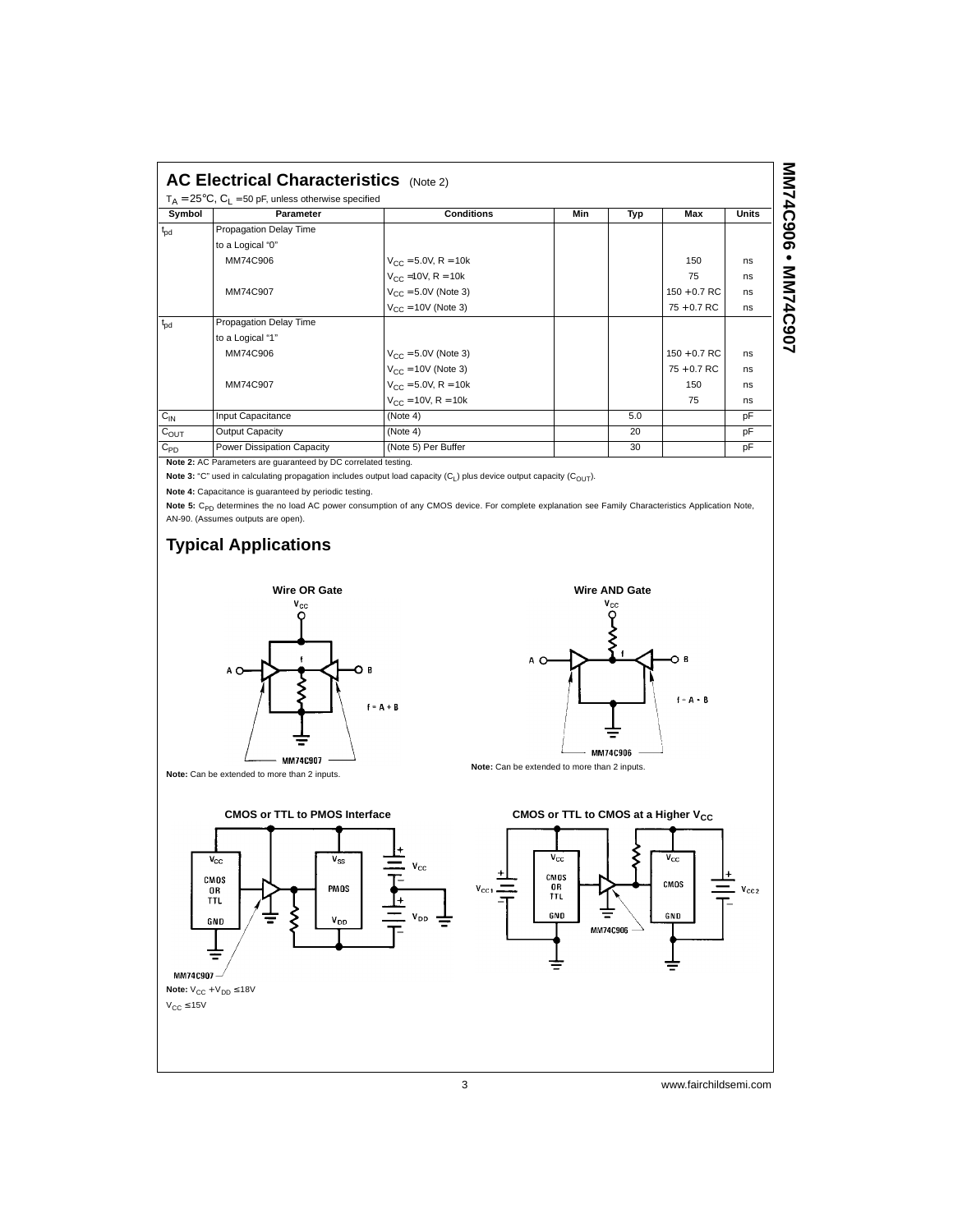